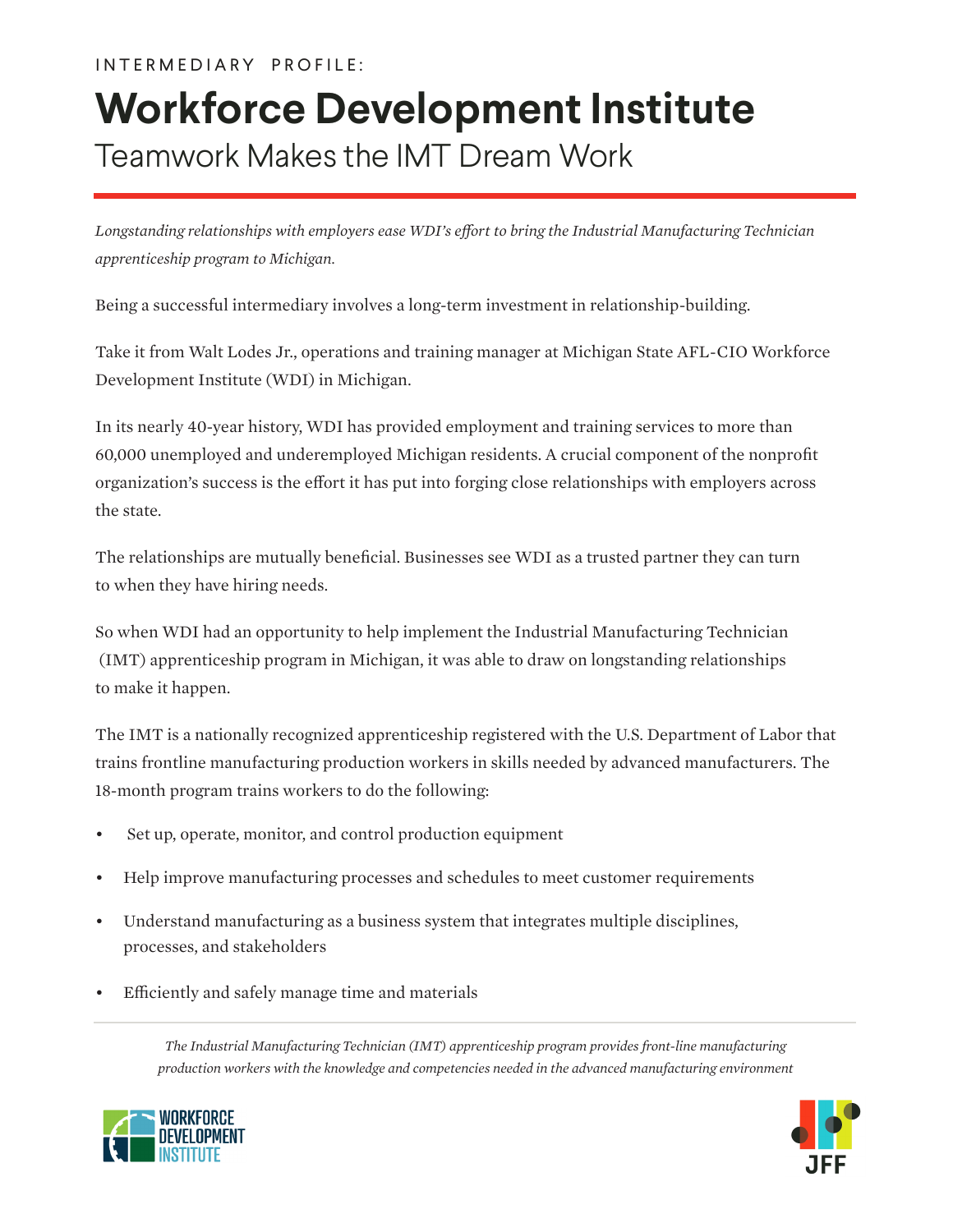To ensure that the IMT apprenticeship gains a secure foothold in Michigan, WDI business services representatives, such as Will Slone, promote the program among employers that WDI has worked with over the years. They also consider the relationships and origins of the businesses themselves. That's an effective approach because many manufacturers in Michigan have roots in countries such as Germany, where businesspeople have a deep appreciation for apprenticeship programs.

## Offering Help Every Step of the Way

One such Michigan business is Bleistahl North America, a Battle Creek-based auto parts manufacturer that's a subsidiary of Germany's Bleistahl GmbH.

Bleistahl first offered the IMT apprenticeship program to its employees in 2016, and WDI has worked with the company every step of the way, serving as the grant intermediary and also as a "phone a friend" support lifeline. "I tell every person that I work with—if you have a question, call me," said Lodes. "I may not know the answer, but I'll reach out to DOL or the grantee to get an answer for you."

For Bleistahl, WDI's support has been paying off. Of the company's first 2016 cohort of five IMT apprentices, four have received journeyworker certification and the fifth is close to completing the program. Another cohort of four apprentices is close to completion, and a third cohort of five began training in January 2020.

**"We have had great successes with our IMT apprentices," said Michelle Henderson, a human resources generalist at Bleistahl North America. Henderson noted that two of the journeyworkers began as unskilled laborers in Bleistahl's heat treatment area and are now team leaders who supervise the entire powered metal side of the plant. "Through their continued training, both on the job and in the classroom, they have advanced to one of the top leadership positions within the plant," she said.**

## A Recruiting Catalyst

One of the benefits of the IMT program is that it has proved to be a recruiting aid because it helped raise Bleistahl's profile among jobseekers. "We have had new hires who have told us during the interview process that they have heard that we are committed to our employees' improvement and personal growth through apprenticeships, and that has attracted new talent to us," Henderson said.

*The Industrial Manufacturing Technician (IMT) apprenticeship program provides front-line manufacturing production workers with the knowledge and competencies needed in the advanced manufacturing environment*